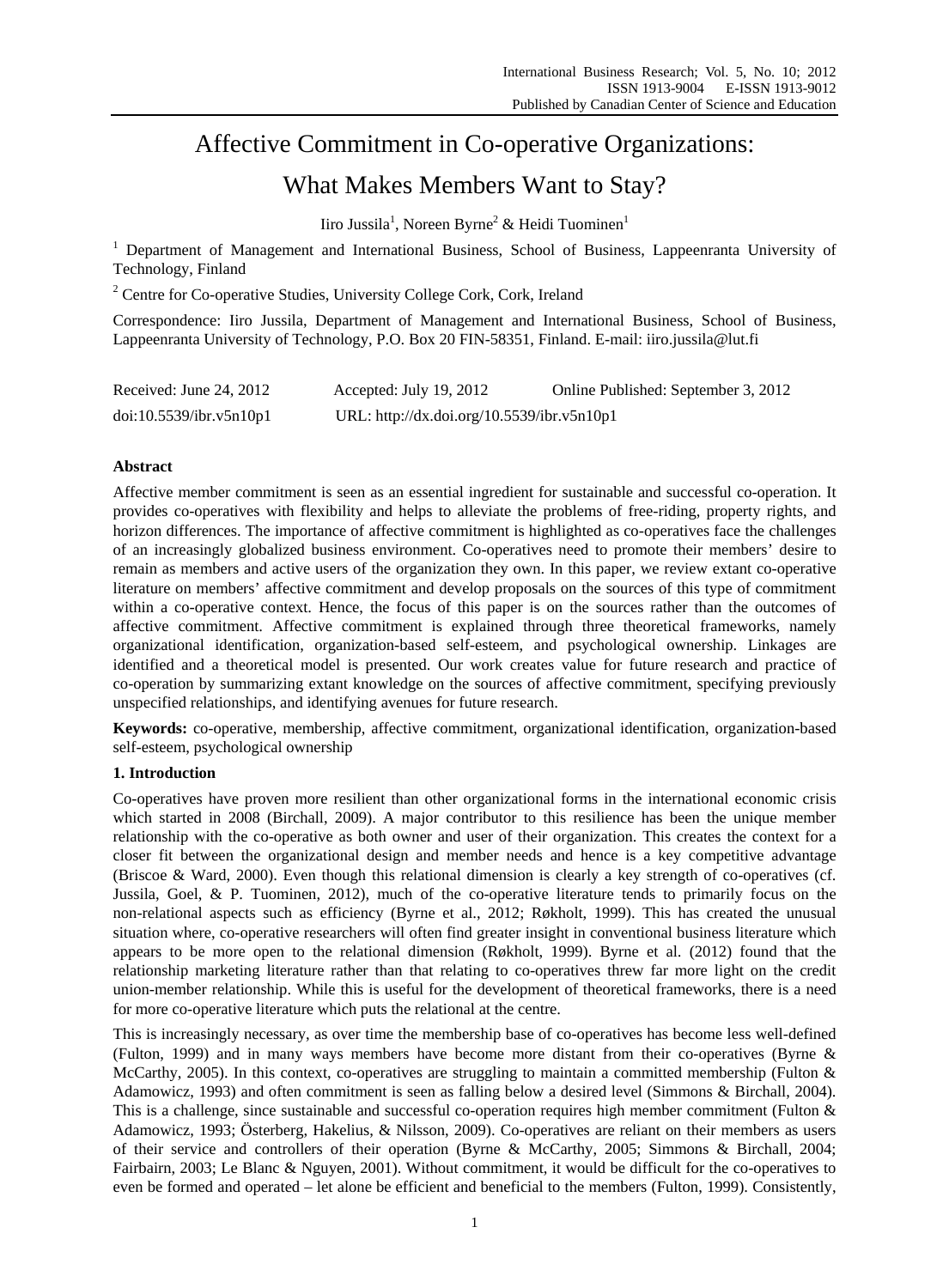lack of member commitment has often been presented as the reason for the demise of co-operatives (Fulton & Adamowicz, 1993; Ilmonen, 1986, 1992).

Recognizing the centrality of member commitment in co-operation several researchers have contributed to the accumulation of knowledge in this field (e.g., Jiménez et al., 2010; Bijman, 2011; Unterrainer, Palgi, Weber, Iwanowa & Oesterreich, 2011; Byrne & McCarthy, 2005; Foreman & Whetten, 2002; Røkholt, 1999; Stryjan, 1989, 1994; Craig, 1980; Kanter, 1968, 1972). Following widely adopted conceptualizations of organizational commitment (Meyer & Allen, 1991), many of these co-operative scholars have identified continuance (utilitarian), affective, and normative (ideological) dimensions of member commitment reflecting a member's need to, desire to, and/or sense of obligation to maintain membership and patronage in the co-operative (cf. Jussila, Goel, & H. Tuominen, 2012). While utilitarian commitment is seen as the basis for continued support, it is prone to 'switching vulnerabilities' (Oliver, 1997: 395) and hence by itself it is considered a vulnerable form of commitment. Thereby, if a co-operative is to remain as such, it needs more than utilitarian commitment from its members (Craig, 1980; Byrne & McCarthy, 2005).

Some evidence has accumulated and a variety of sources of commitment have been identified to-date. In our view, future research and practice on co-operation will be well served by summarizing existing knowledge and by considering future intellectual and practical needs on the topic. It is towards these ends our paper is directed. In addition, and more importantly, we go beyond existing literature by identifying sources of commitment and variables mediating the relationship between those sources and commitment that have to our knowledge not been explicitly discussed in co-operative research published to-date. In order to secure sufficient rigour and depth, we confine our discussion to the sources of affective member commitment rather than that of utilitarian or ideological commitment.

The following sections are a result of the authors' review and analysis of extant co-operative research on affective member commitment. First, we conceptualize affective member commitment. Next we develop proposals on the sources of member's affective commitment in the co-operative context. Also meditational relationships will be discussed. Then we summarize the proposed connections and compose a model of affective member commitment. The final section will conclude with suggestions future research and practice of co-operation.

### **2. Co-operatives: Definitions and Scale**

Co-operatives have had a long history with the first of them formed more than hundred years ago. Co-operatives are to be found in almost every country and have developed in both capitalist and socialist economic systems. They exist in many different sectors (agriculture, finance, insurance, housing, fishing, energy, social care, community development, arts, industrial etc.) and can be set up by producers, consumers, employees, and residents (Briscoe & Ward, 2000). Co-operatives have a very significant presence across the world, for example in New Zealand, 22% of GDP is generated by co-operatives and in Japan 91% of all farmers are members of Co-operatives (ICA, 2012). The UN estimated in 1994 that almost 3 billion people (nearly half the world's population) secured their livelihood from co-operative enterprise (ICA, 2012). According to Briscoe and Ward (2000), a co-operative can be defined as *a "self-help business owned and democratically controlled by the people who use its services"* (p. 7). While these authors indicate that this definition is over-simplified, they stress that it does highlight *self-help, design for use* and *democratic ownership and control* that are fundamental ideas of co-operatives. Essentially, co-operatives are people versus profit centered enterprises (Parnell, 1999; Birchall, 2010). Hence, the relational processes such as affective commitment are fundamental to co-operative functioning.

#### **3. Sources of Affective Member Commitment**

Existing literature on co-operators' commitment (e.g., Jiménez et al., 2010; Byrne & McCarthy, 2005; Foreman & Whetten, 2002) highlights that the affective dimension of commitment is based on an emotional attachment to, and bond with the co-operative society. Thereby, affective commitment is not calculative in nature nor does it reflect a sense of obligation to stay (Meyer & Allen, 1991). Instead, it reflects the member's desire to remain attached to this particular social entity – as the relationship feels good, brings a sense of belonging, and is satisfying (Byrne & McCarthy, 2005). In other words, the affective (attitudinal) dimension of member commitment can be seen as a variable reflecting the extent to which it is likely that a member will find a positive answer to the question: *"Do I want to maintain my membership in and patronage of the co-operative?"*

Several sources of affective commitment have been identified. In the following we will discuss these under three major themes arising from the co-operative literature on affective commitment: (1) identification with the co-operative, (2) co-operative-based self-esteem, and (3) psychological ownership for the co-operative.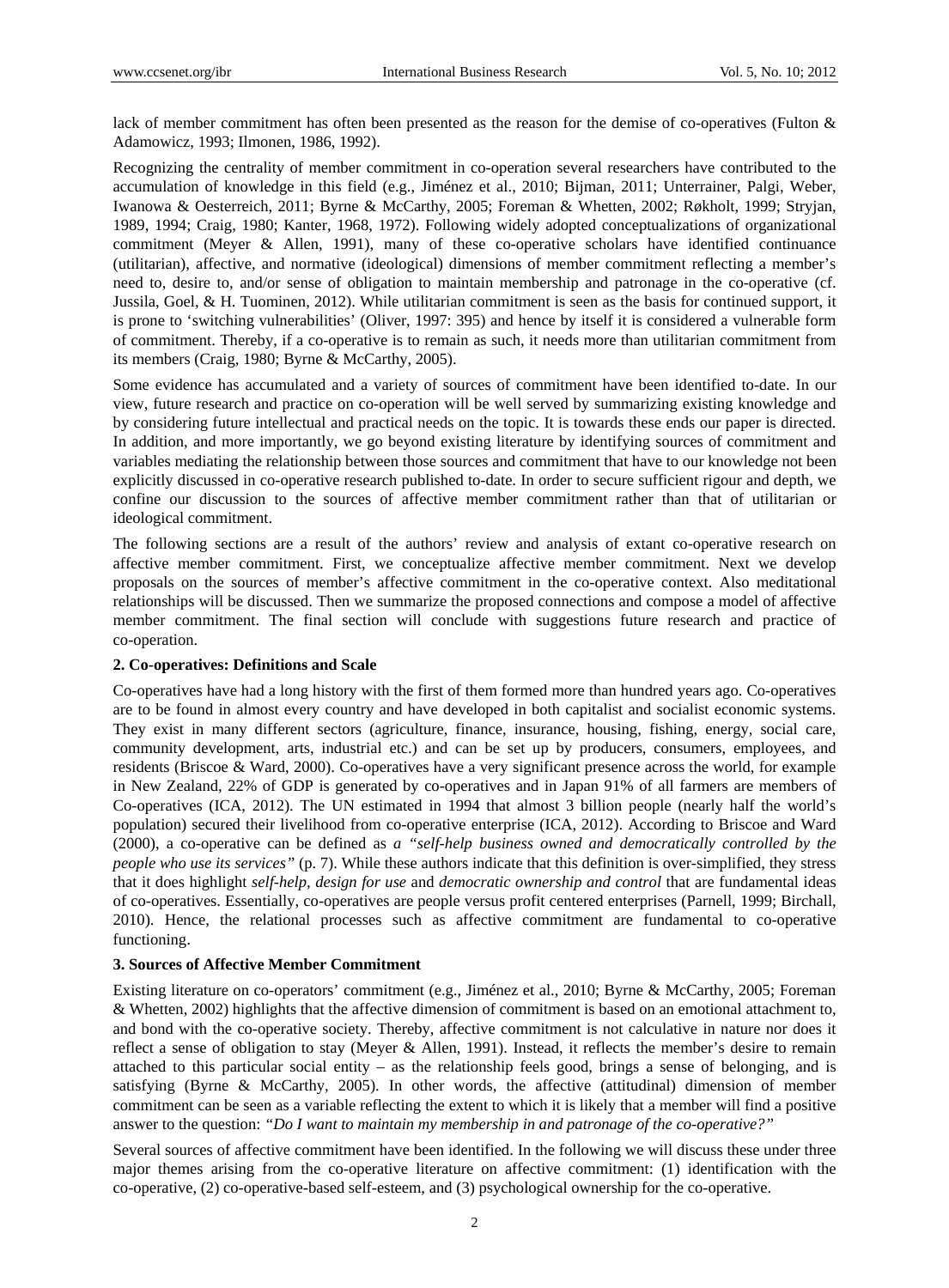## *3.1 Identification with the Co-operative*

Identification with an organization occurs when an individual perceives an "overlap between their self-identity and the cognitive image they have constructed of an organization" (Scott & Lane, 2000: 47). Various researchers have carried out empirical research on organizational identification and have found that people do cognitively identify with focal organizations. This research has been carried out on alumni (Mael & Ashforth, 1992), college athletes (Adler & Adler, 1988), art museum members (Bhattacharya, Rao & Glynn, 1999), and employees (Elsback & Glynn, 1996). Various writers have equated identification with the concept of commitment (Podsakoff, Williams, & Tador, 1986; Porter et al., 1974). However, others are in disagreement with this and argue that identification and commitment are different constructs (Adler & Adler, 1987; Mael & Ashforth, 1992) where identification is organization specific and commitment is not (Ashforth & Mael, 1989). An individual may be committed to a product or brand but need not necessarily identify with the organization whereas if an individual identifies with the organization he/she will also be committed to its products and services. Whetten, Lewis, and Mischel (1992) see affective commitment as a consequence of identification.

#### Thus, in line with this view we propose:

*Proposition 1a: There is a positive relationship between a member's identification with the co-operative and the member's affective commitment towards that co-operative.* 

Identification can also be seen as a mediator. Whetten, Lewis and Mischel (1992) see identification as the link between organizational identity and affective (as well as ideological) commitment where organizational identity is an expression of those goals, values and purposes which are *enduring, core* and *distinctive* (Albert & Whetten, 1985) to the organization. This is in line with Meyer and Allen's (1991) model, where the member's identification with the organization's goals and values is key to affective commitment. This connection is also found in co-operative literature (e.g., Jiménez et al., 2010). In addition, Foreman and Whetten (2002) found that identity congruence (that is, what the member perceives the identity of their co-operative to be and what they think it should be) has a significant effect on affective commitment. An important dimension of identity comparison for the co-operative member is their expectation that the co-operative is operating in their interests and is guided by fairness (Fulton & Giannakas, 2001; Fairbairn, 2003; Byrne, 2004, 2012) and what they then experience and perceive as the reality. According to Jiménez and colleagues (2010), members' perceptions of fairness and equality amongst the members of the co-operative are a source of emotional attachment to the co-operative. In other words, it seems that there is a connection between perceptions of organizational justice (i.e., procedural and distributive justice; cf. Chi & Han, 2008) and affective commitment. We believe this connection is mediated by member's identification with the co-operative. Members for whom organizational justice is important and who see it as a defining characteristic of their co-operative society will feel they belong to the collective and, thereby, want to stay.

#### Thus, we propose:

*Proposition 1b: There is a positive relationship between a member's perception of organizational justice within the co-operative and the member's affective commitment with the co-operative.* 

*Proposition 1c: The positive relationship between a member's perception of organizational justice within the co-operative and the member's affective commitment towards the co-operative is mediated by member's identification with the co-operative.* 

Co-operative literature leads us to believe that particular organizational features make a difference in the development of identification and, thereby, affective commitment. More precisely, the works of Birchall and Simmons (2005) and Simmons and Birchall (2004) suggest that people typically identify with other people who live in the same area. On the other hand, the work of Tuominen and colleagues (2006) suggests that co-operators (e.g., consumers) typically inhabit the same territory. These notions can be translated into a proposition on the mediating role of identification in the relationship between geographic size of the co-operative and member's affective commitment. In other words, it can be reasoned that the smaller the area members inhabit, the higher the level of member identification with the co-operative and, thereby, the higher the level of member's affective commitment. This connection seems to be supported by the work of Byrne and McCarthy (2005, 2012) who find the increase of size (and distance) being negatively associated with commitment (see also Bijman & Verhees, 2011).

#### Thus, we propose:

*Proposition 1d: There is a positive relationship between compactness of the geographic area the members inhabit and a member's affective commitment towards the co-operative.*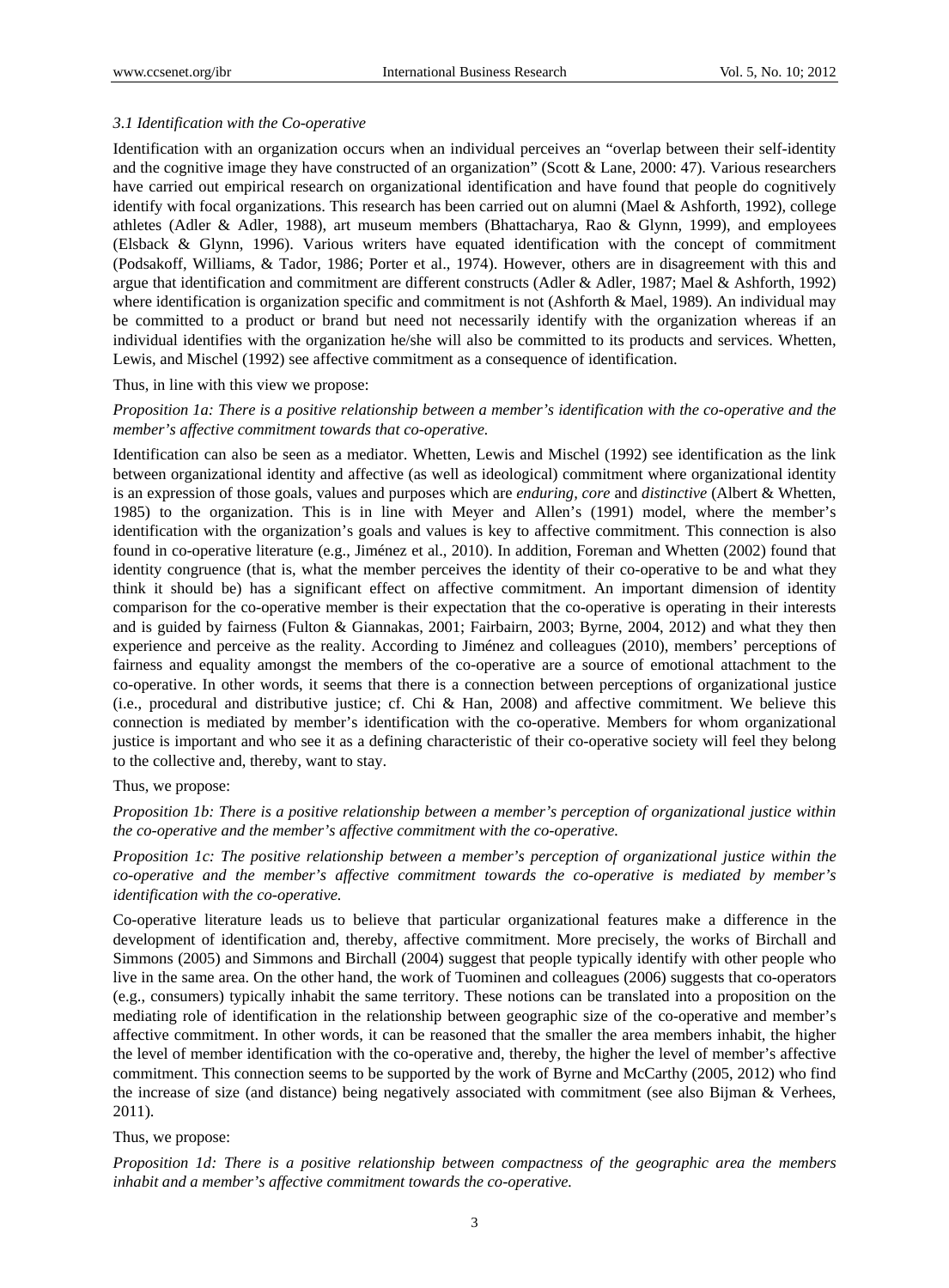# *Proposition 1e: The negative relationship between the wideness of the area members inhabit and the member's affective commitment with the co-operative is mediated by the member's identification with the co-operative.*

In addition, extant research leads us to believe that particular managerial action serves to promote member identification and, thereby, affective commitment. Scott and Lane (2000: 49) state that an organization can influence members' identification by influencing the extent to which members' participation in the organization attracts and holds their mental attention (as compared with available alternatives). By mental attention, these writers are referring to the 'salience' and 'accessibility' the organization holds in the person's working memory. Various researchers have shown that the extent to which people identify with an organization is dependent on: the attractiveness of the organizational identity (that is the extent to which it contributes to self-esteem, self-consistency, and self-distinctiveness) (Dutton et al., 1994), the extent of contact with the organization (Scott & Lane, 2000) and the visibility of membership (Adler & Adler, 1988; Ashforth & Meal, 1989; Bhattacharya et al., 1995; Dutton et al., 1994). It could be said, that a key managerial action to influence all three of these areas is the communication of a distinct identity linked to the members' shared goals and values (i.e., shared identity) (Bijman, 2011; Verhees, 2011; Byrne & McCarthy, 2005)

Drawing on the discussion above, such communication of shared (co-operative) goals and values (identity) is likely to lead to an increase in the member's affective commitment towards the co-operative, identification of the members with the co-operative being the mediator in this relationship.

## Thus, we propose:

*Proposition 1f: There is a positive relationship between the co-operative's communication of the shared identity and the member's affective commitment towards the co-operative.* 

*Proposition 1g: The positive relationship between the co-operative's communication of the shared identity and the member's affective commitment towards the co-operative is mediated by the member's identification with the co-operative.* 

# *3.2 Co-operative-based Self-esteem*

Further, Jiménez et al. (2010) found in their qualitative study that there is a connection between the sense of personal importance evoked by the experiences as a member of co-operative and affective commitment towards the co-operative. Our reading of organization-based self-esteem literature (e.g., Pierce & Gardner, 2004) leads us to believe that it is actually the relationship between organization-based self-esteem and affective commitment that is found by Jiménez et al. (2010). Organization-based self-esteem is a conceptualization of the self that is domain specific (e.g., a conceptualization based on membership in a particular co-operative) and generally known to be associated with commitment (Pierce & Gardner, 2004) and identification (Scott & Lane, 2000). In the context of co-operatives, positive self-defining experiences could be expressed for example in a member's evaluation: "I make a difference in this co-operative" or "I am an important member of this co-operative". It is such perception of personal importance that is seen as being positively associated with the desire to stay in the co-operative (Jiménez et al., 2010).

# Thus, we propose:

*Proposition 2a: There is a positive relationship between a member's co-operative-based self-esteem and the member's affective commitment towards the co-operative.* 

Byrne and McCarthy (2005) see a positive relationship between the extent the co-operative provides the member with a helping hand in times of trouble (i.e., organizational support) and affective commitment (cf. Craig, 1980). We believe that such a relationship will be mediated by organization-based self-esteem. More precisely, as the co-operative demonstrates support for the member, s/he is likely to come to a deep-seated belief that "I do count in this organization" and "In this organization I am important". This is consistent with the findings of Lee (2003) on the connection of perceived organizational support and organization-based self-esteem.

# Thus, we propose:

*Proposition 2b: There is a positive relationship between a member's perception of organizational support and the member's affective commitment towards the co-operative.* 

*Proposition 2c: The positive relationship between a member's perception of organizational support and the member's affective commitment towards the co-operative is mediated by co-operative-based self-esteem.* 

## *3.3 Psychological Ownership towards the Co-operative*

In research on housing co-operatives it has been found that the resident's affective commitment is promoted by the resident's feelings of ownership for the co-operative (VandeWalle et al., 1995). Jussila and Tuominen (2010)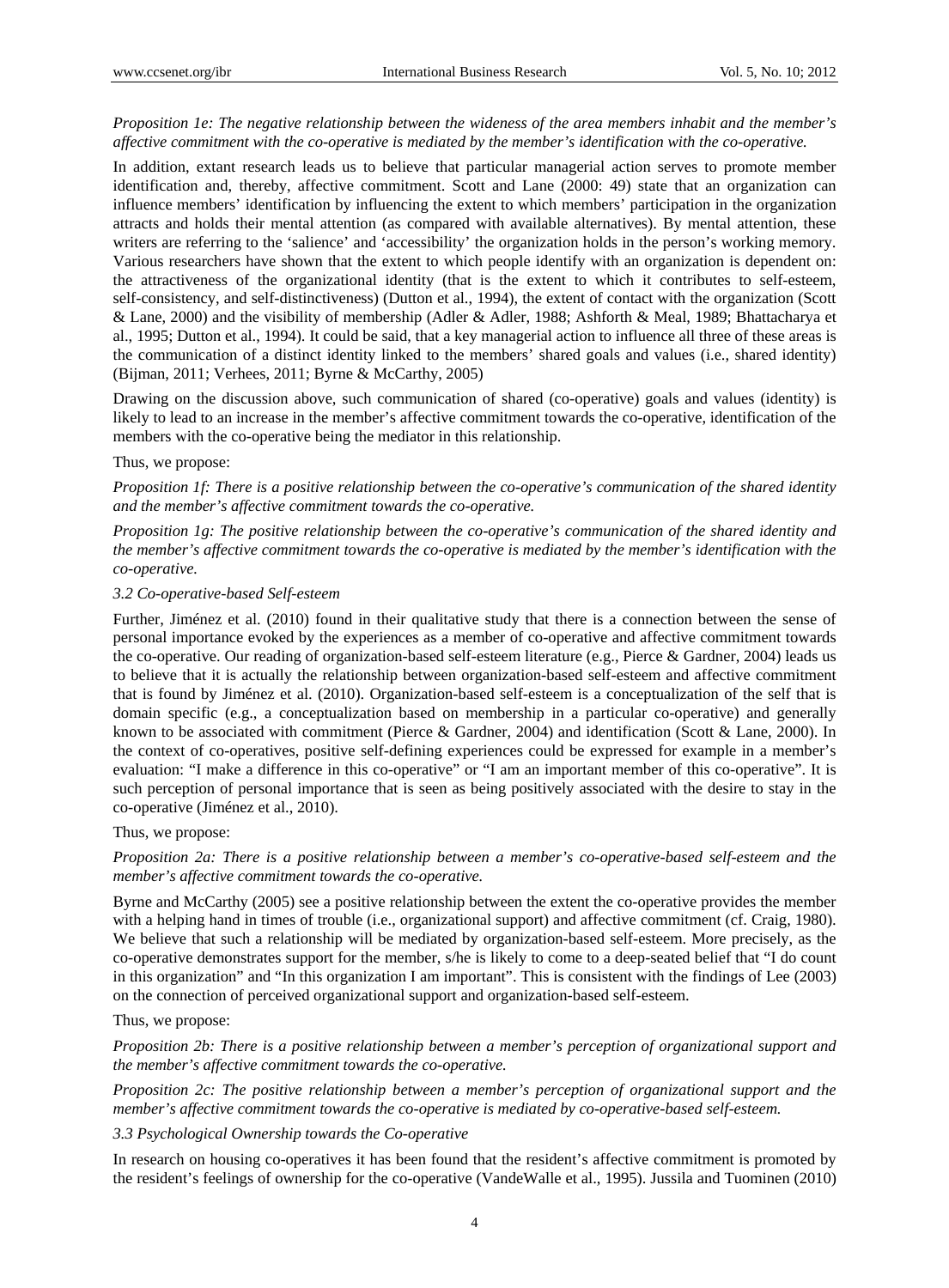argue that feelings of ownership are likely to manifest also in the context of consumer co-operatives and possibly lead to a variety of attitudinal consequences, including affective commitment. This connection can be explained by the fact that the target of affective commitment (in this case the co-operative) has become important to the member *per se* (and not for utilitarian reasons) as the member has come to feel the co-operative (or part of it) as part of the self. Importantly, it is not necessarily the co-operative as a social entity that is the target of psychological ownership. Instead, it may be the co-operative organization as a whole or any material and immaterial dimensions or parts of the organization that is the target of a sense of possession, leading to a desire to maintain a relationship with the co-operative.

## Thus, we propose:

# *Proposition 3a: There is a positive relationship between a member's psychological ownership for the co-operative organization and the member's affective commitment towards the co-operative.*

Co-operative literature (e.g., Byrne & McCarthy, 2005; Simmons & Birchall, 2004; Fulton, 1999) positions control over the co-operative (i.e., having an influence through the use of voice) as another source of affective commitment. Importantly, it is acknowledged that formal right to participate in governance or even the use of voice per se may not be sufficient to create emotional attachment. Instead, it is seen that the member must perceive to have changed something through the use of voice for this particular attitude to develop (Fulton, 1999; Jiménez et al., 2010). In other words, members can quickly become less committed if they sense that they are not being really listened to (Simmons & Birchall, 2004; Fulton, 1999). Similarly, the role of governing bodies and member's indirect control is recognized as important. According to Jiménez et al. (2010), affective commitment increases as a member sees the governing body truly representing her/his interests. It is under these conditions that the member will perceive as having control over the co-operative, even if the sense of being in control is likely to be weaker in the case of indirect influence than in the case of direct influence.

This connection between perceived control and affective commitment can be explained using the psychological ownership framework. That is, a member's control over the co-operative organization is seen as leading to feelings of ownership and a fusion between the member and the organization (Jussila & Tuominen, 2010), which in turn leads to affective commitment towards the co-operative (VandeWalle et al., 1995).

### Thus, we propose:

*Proposition 3b: There is a positive relationship between a member's perceived control over the co-operative organization and the member's affective commitment towards the co-operative.* 

*Proposition 3c: The positive relationship between a member's perceived control over the co-operative organization and the member's affective commitment towards the co-operative is mediated by member's psychological ownership for the co-operative.* 

Jiménez et al., (2010) see affective commitment partly resulting from knowledge provided by the co-operative to the members. This connection between knowledge of the co-operative and affective commitment can also be explained using the psychological framework. According to Jussila and Tuominen (2010), a sense of ownership can only develop if the members recognize the co-operative as their own, come to know it intimately, and realize its meaning. In other words, the connection between member's knowledge of the co-operative organization and the member's affective commitment towards the co-operative is mediated by the member's psychological ownership for the co-operative.

Co-operative literature suggests that technological developments may interfere with the development and maintenance of an intimate connection between the member and the co-operative. That is, according to Byrne and McCarthy (2005), carrying out transactions electronically can lead to a sense of distance between the member and the co-operative and, thereby, to the decrease of commitment. It is our belief that the decrease of commitment associated with electronic transactions relates to the fewer opportunities the member has to come to intimately know the co-operative organization as a whole (including its physical and social dimensions). In other words, the more transactions take place face-to-face, the more knowledge and understanding of the co-operative, the stronger psychological ownership, and the stronger affective commitment.

It has also been noted (see Craig, 1980; in Byrne & McCarthy, 2005) that there is a positive relationship between the extent to which the co-operative educates the members and their affective commitment (see also Trechter et al., 2002). Building on the above discussion and assuming that the content of education relates to the co-operative and its operation, this relationship can be explained by placing knowledge of the co-operative and psychological ownership over the co-operative as mediators of the connection.

Thus, we propose: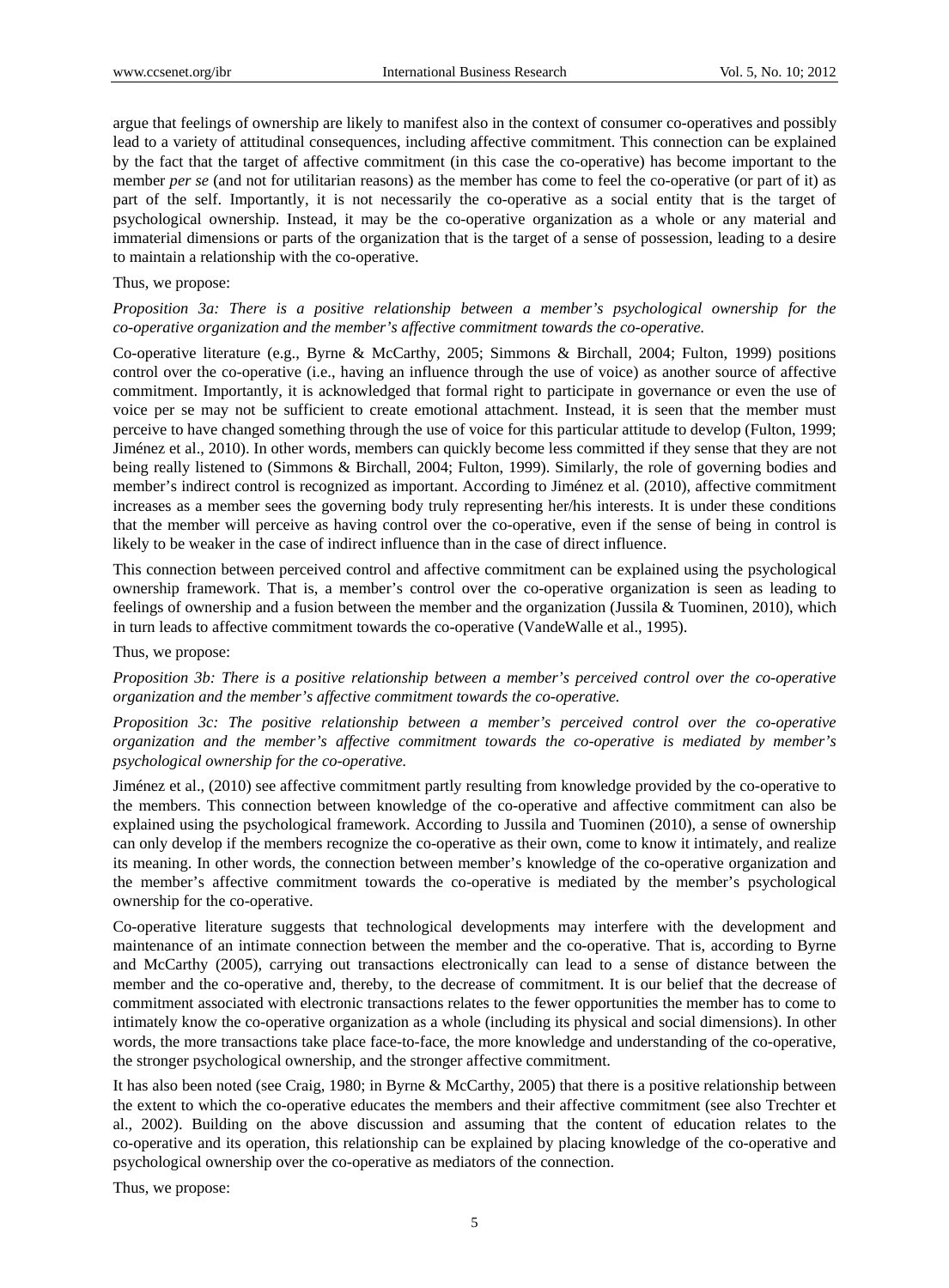*Proposition 3d: There is a positive relationship between a member's intimate knowledge of the co-operative organization and the member's affective commitment towards the co-operative.* 

*Proposition 3e: The positive relationship between a member's intimate knowledge of the co-operative organization and the member's affective commitment towards the co-operative is mediated by member's psychological ownership towards the co-operative.* 

*Proposition 3f: There is a positive relationship between the extent to which a member transacts face-to-face with the co-operative and the member's affective commitment towards the co-operative.* 

*Proposition 3g: The positive relationship between the extent to which a member transacts face-to-face with the co-operative and the member's affective commitment towards the co-operative is mediated by the member's intimate knowledge of and psychological ownership for the co-operative.* 

*Proposition 3h: There is a positive relationship between the co-operative's education activity and the member's affective commitment towards the co-operative.* 

*Proposition 3i: The positive relationship between the co-operative's education activity and the member's affective commitment towards the co-operative is mediated by the member's intimate knowledge of and psychological ownership for the co-operative.* 

Following Craig (1980), Byrne and McCarthy (2005) also report a positive relationship between member's investment of their selves (identity, skills, and intellect) in the co-operative organization and affective commitment. Again, the psychological ownership framework is useful for explanation. It is argued by Jussila and Tuominen (2010) that a member's proprietary attachment for the co-operative develops in part through the investment of personal resources (time, intellect, creative juices) into the co-operative. In other words, there is a connection between member's investment (of the self) into to co-operative organization and the member's affective commitment towards the co-operative, which is mediated by the member's psychological ownership for the co-operative.

Thus, we propose:

*Proposition 3j: There is a positive relationship between a member's investment of the self into the co-operative organization and the member's affective commitment towards the organization.* 

*Proposition 3k: The positive relationship between a member's investment of the self into the co-operative organization and the member's affective commitment towards the co-operative is mediated by member's psychological ownership towards the co-operative.* 

Further, according to Fulton and Adamowicz (1993) there is a connection between age and commitment. That is, older members may want to stay in the co-operative organization due to a sense of and pride in ownership as they have (over time) either participated in the original organization and development or in major restructuring activities of the co-operative. Using the psychological ownership framework it can be reasoned that the willingness to stay stems from the member's sense of control over the co-operative, her/his intimate knowledge of the co-operative organization, and her/his investment of the self into it (i.e., the routes to psychological ownership), and is mediated by the member's psychological ownership for the co-operative.

Thus, we propose:

*Proposition 3l: There is a positive relationship between a member's age and the member's affective commitment towards the co-operative organization.* 

*Proposition 3m: The positive relationship between a member's age and the member's affective commitment towards the organization is mediated by control, knowledge, and investment and psychological ownership.* 

# **4. Discussion and Conclusion**

In this paper we have focused on the affective component of member's commitment to their co-operative treating it as a variable reflecting the extent to which the member wants to maintain his/her relationship with the co-operative both as a member and a user. We have explained affective member commitment through three major frameworks, namely organizational identification, organization-based self-esteem, and psychological ownership and presented the key linkages. On this basis, we produce a model of affective member commitment within the co-operative context, which is diagrammatically presented in Figure 1 below.

Our work provides additional rigour to the literature on affective member commitment within the co-operative organizational context. It specifies some of the relationships that have not been explicitly pointed out in extant literature. For example, we name sources of affective commitment and their antecedents such as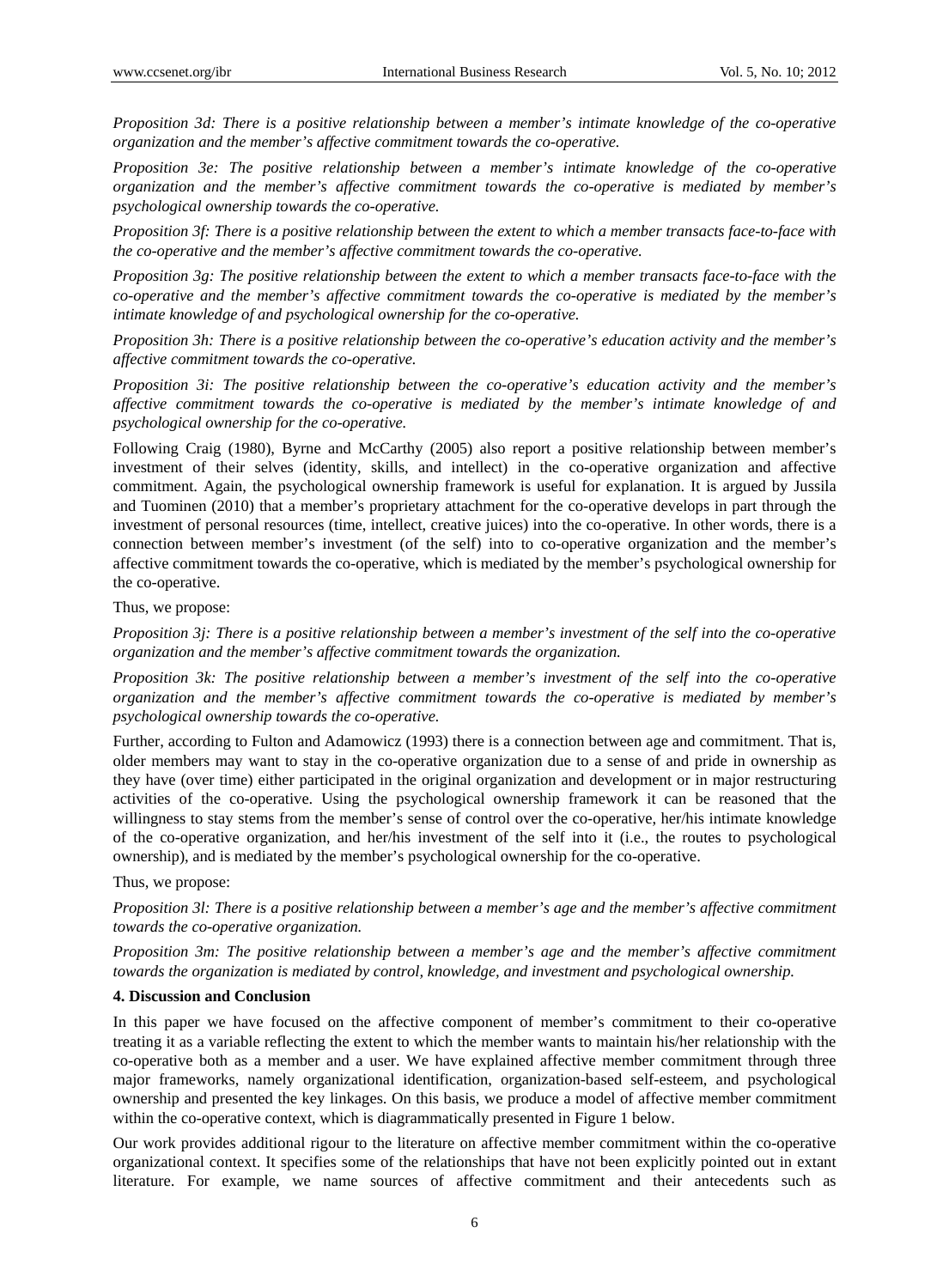organization-based self-esteem, organizational justice, and organizational support. Each of these are generally known constructs that have not previously been introduced to the analysis of affective commitment in this particular context although they have less specifically been seen (particularly in the work of Jiménez et al., 2010) as providing some explanation to the attitudinal state under investigation. We use organizational identification construct to provide additional understanding of how organizational justice perceptions, geographic compactness of the co-operative (the area inhabited by the membership), and communication of shared identity are related to affective commitment. Further, we use the psychological ownership framework previously introduced in the study of consumer co-operation (Jussila & Tuominen, 2010) to advance understanding on the mechanisms through which previously proposed antecedents such as control (e.g., Jiménez et al., 2010; Byrne & McCarthy, 2005; Simmons & Birchall, 2004; Fulton, 1999), knowledge (e.g., Byrne & McCarthy, 2005; Craig, 1980), and self-investment (e.g., Byrne & McCarthy, 2005; Craig, 1980) are connected to affective commitment.



#### *4.1 Future Research*

A variety of avenues for future research can be identified based on our work. First, there is relatively little empirical research on the relationships identified and proposed in the model (in some cases no empirical research). There is a need to fill this gap using a variety of approaches. Qualitative studies can be found to identify additional variables (including mediators, moderators), while quantitative analyses can be conducted for example in the search for the best predictor of affective commitment. The authors are particularly interested in exploring in great depth the relationship between *geographic compactness* and affective commitment. Second, differences across co-operatives operating in different industries with different member interest should be studied. For example Fulton (1999) notes that affective commitment will be harder to build in agricultural co-operatives than in consumer co-operatives. Is this true (somewhere) and why so? Mixed methods case studies will most likely prove credible in answering this question. Third, action research could be conducted to describe managerial attempts to promote affective commitment in co-operatives and to understand what works over time and what does not. What is for example the role of co-operative education, one of the basic principles of co-operation? Finally, ideological (normative) member commitment needs to be studied carefully too. Based on our review for this paper, enough research has been conducted on this dimension to come up with valuable work on the topic.

#### *4.2 Practical Implications*

Co-operative managers may want to engage themselves in promoting affective commitment following the model above. It seems that the member's desire to stay can be promoted through increasing member identification with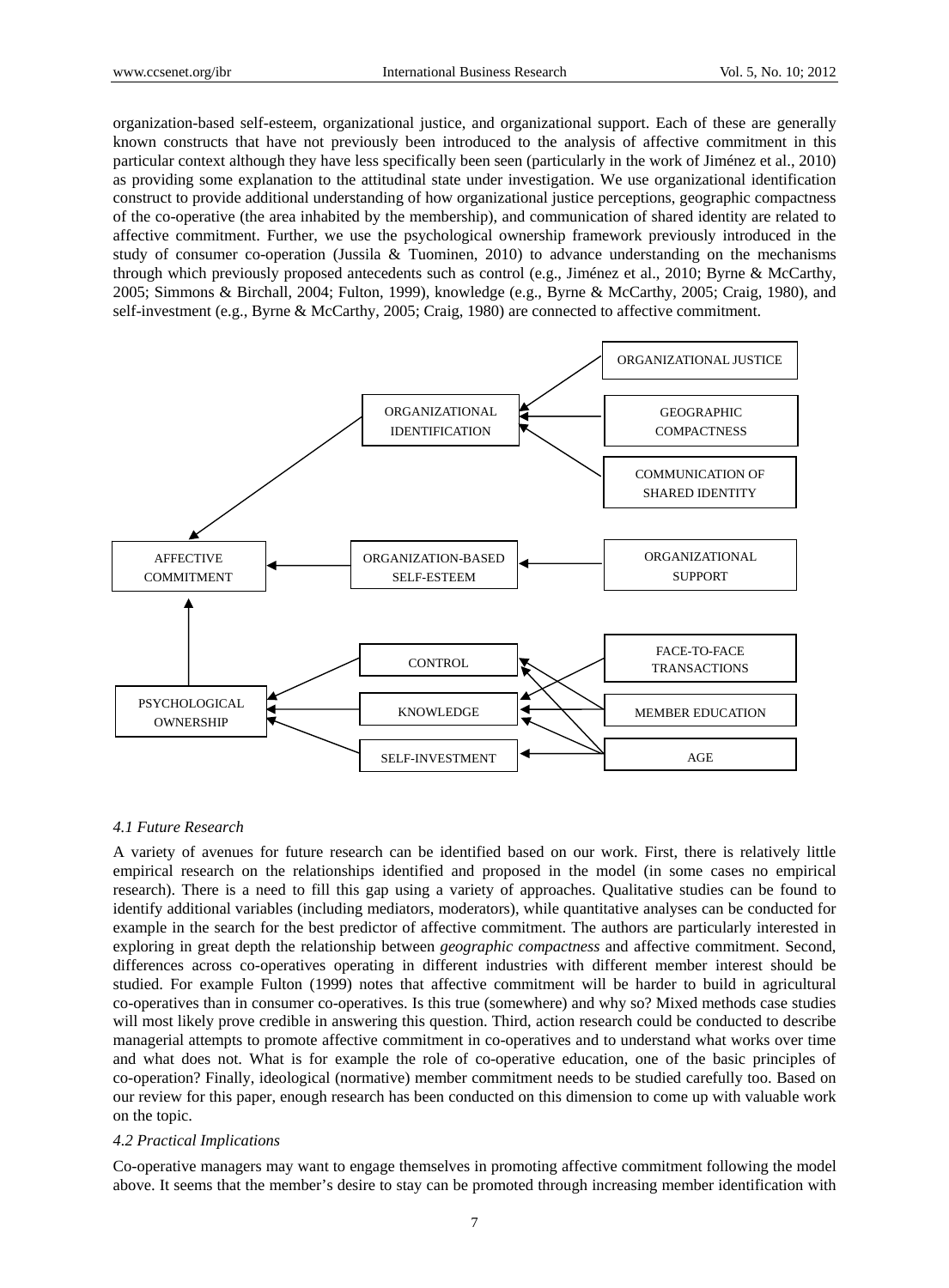the co-operative, co-operative-based self-esteem, and psychological ownership for the co-operative, which again have their own antecedents that can be managed (e.g., organizational justice, communication of shared identity, organizational support, control, knowledge, and self-investment as well as face-to-face transaction, and member education). Noteworthy, our research advises managers to carefully consider re-organization of co-operatives into overly large units, which may indirectly have impact on the members' willingness to maintain an active membership.

A word of caution is also in place. Strong member commitment is seen as coming with some disadvantages (Fulton, 1999; Simmons & Birchall, 2004). For example, strong affective ties to the co-operative may lead to reluctance to exit even if the co-operative does not deliver economic benefits. In fact, it may even lead to member's willingness to pay more. This may result in complacency in the co-operative, which over time would anyway erode the members' affective commitment. Thereby, a balance between different types of commitment should be sought for.

# **References**

- Adler, D. A., & Adler, P. (1988). Intense loyalty in organizations: A case study of college athletes. *Administrative Science Quarterly, 33*, 401-417. http://dx.doi.org/10.2307/2392716
- Albert, S., & Whetten, D. A. (1985). Organizational identity. *Research in Organizational Behavior, 7*, 263-295.
- Becker, T. E. (1992). Foci and Bases of Commitment: Are they distinctions worth making? *Academy of Management Journal*, *35*, 232-244. http://dx.doi.org/10.2307/256481
- Bhattacharya, C. B., Hayagreeva, R., & Glynn, M. A. (1995). Understanding the bond of identification: an Investigation of its correlates among art museum members. *Journal of Marketing*, *59*, 46-57. http://dx.doi.org/10.2307/1252327
- Bijman, J., & Verhees, F. (2011). Member or customer? Farmer commitment to supply cooperatives. Paper presented at the *International conference on the Economics and Management of Networks* (EMNet), 1-3 December, Limassol, Cyprus.
- Birchall, J. (2010). *People-Centred Businesses: Co-operatives, Mutuals and the Idea of Membership.* London: Palgrave Macmillan.
- Birchall, J., & Simmons, R. (2004). What motivates members to participate in co-operative and mutual businesses? A Theoretical Model and Some Findings. *Annals of Public and Cooperative Economics, 75,*  465-495. http://dx.doi.org/10.1111/j.1467-8292.2004.00259.x
- Briscoe, R., & Ward, M. (2000). *The competitive advantage of co-operatives*. Centre for Co-operative Studies, UCC, Cork.
- Byrne, N., & McCarthy, O. (2004). An exploratory analysis of credit union organizational identity. A paper presented to *the 15th International Co-operatives Forum*, *Competitive Advantage of Co-operative Networks,* 7<sup>th</sup>-9<sup>th</sup> September, 2004, Muenster.
- Byrne, N., & McCarthy, O. (2005). An analysis of the credit union's use of Craig's commitment building measures. *Journal of Co-operative Studies*, *38*, 20-27.
- Byrne, N., McCarthy, O., Ward, M., & McMurtry, J. J. (2012). Credit union restructuring: Don't forget the member! *International Journal of Co-operative Management, 6*, 31-39.
- Chi, N-W., & Han, T-S. (2008). Exploring the linkages between formal ownership and psychological ownership for the organization: the mediating role of organizational justice. *Journal of Occupational and Organizational Psychology, 81*, 691-711. http://dx.doi.org/10.1348/096317907X262314
- Craig, J. G. (1980). Member commitment: a thing of the past or a possibility for the future. Co-operative Future Directions Project. *Working paper number 11*. The Co-operative College of Canada, Saskatchewan.
- Dutton, J. E., Dukerick, J. M., & Harquail, C. V. (1994). Organizational images and member identification*. Administrative Science Quarterly, 39*, 239-263. http://dx.doi.org/10.2307/2393235
- Elsbach, K. D., & Glynn, M. A. (1996). Believing in your own 'PR': Embedding identification in strategic reputation. In D. A Whetten and P. Godfrey (Eds.), *Identity in Organizations: Developing Theory Through Conversations*. Thousand Oaks, CA: Sage.
- Foreman, P., & Whetten, D. A. (2002). Members' identification with multiple-identity organizations. *Organization Science, 13*, 618-635. http://dx.doi.org/10.1287/orsc.13.6.618.493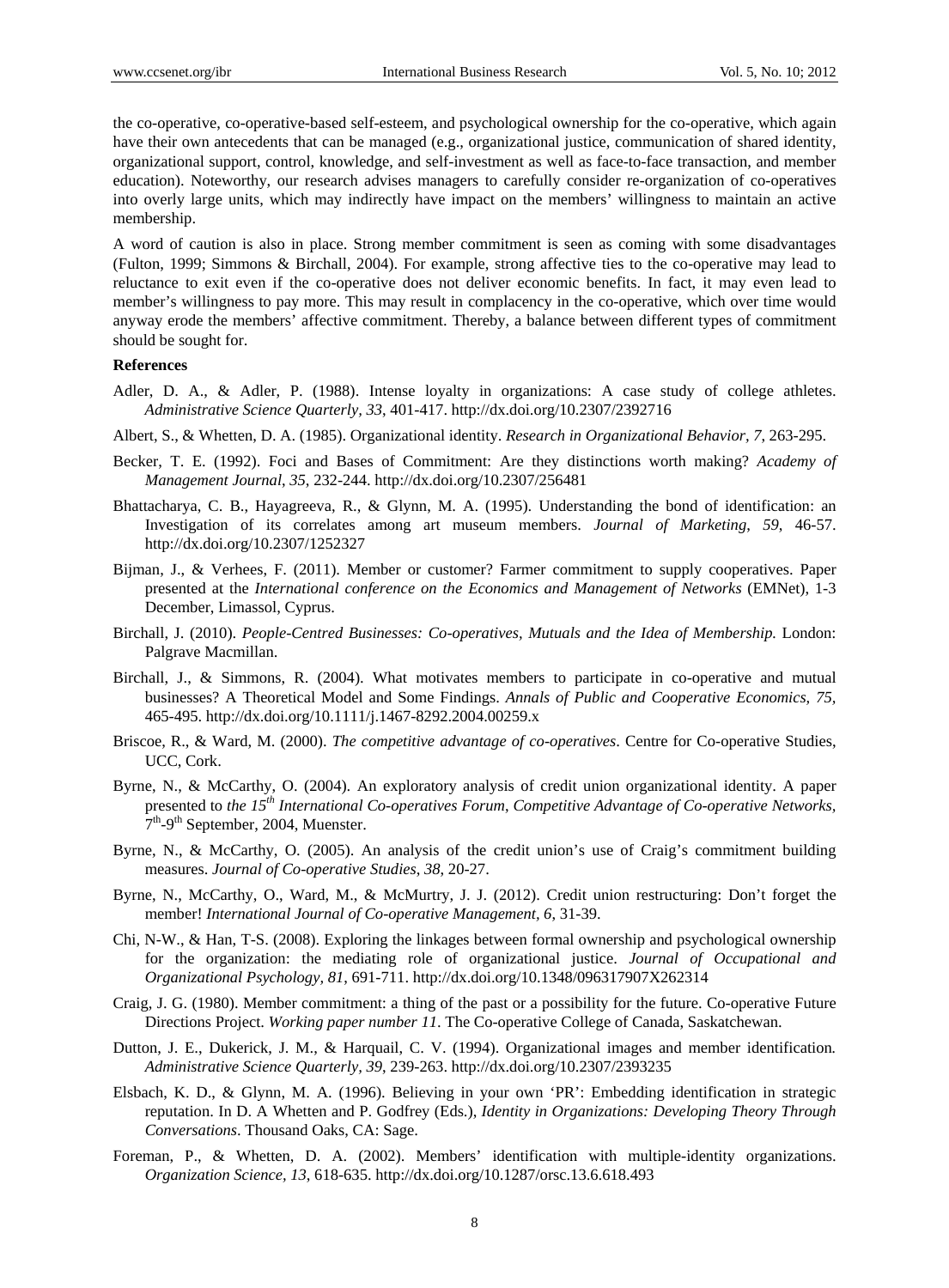- Fulton, J. R., & Adamowicz, W. L. (1993). Factors that influence the commitment of members to their cooperative organization. *Journal of Agricultural Cooperation, 8*, 39-53.
- Fulton, M. (1999). Cooperatives and member commitment. *The Finnish Journal of Business Economics, 4*, 418-437.
- Fulton, M., & Giannakas, K. (2001). Organizational commitment in a mixed oligopoly: Agricultural cooperatives and investor-owned firms. *American Journal of Agricultural Economics, 83*, 1258-1265. http://dx.doi.org/10.1111/0002-9092.00276
- Ilmonen, K. (1986). *The enigma of membership: a sociological study of membership in a Finnish consumer co-operative*. Finland: Painokaari Oy.
- International Co-operative Alliance Website (2012). Retrieved from http://2012.coop/en/ica/co-operative-facts-figures. Accessed on 6<sup>th</sup> August, 2012.
- Jiménez, M. C. R., Martí, E. G., & Ortiz, M. J. H. (2010). Member commitment in olive oil co-operatives: Cause and consequences. *Journal of Co-operative Studies, 43*, 24-35.
- Johnson, R. E., Chang, C-H., & Yang, L-Q. (2010). Commitment and motivation at work: the relevance of employee identity and regulatory focus. *Academy of Management Review, 35*, 226-245. http://dx.doi.org/10.5465/AMR.2010.48463332
- Jussila, I., & Tuominen, P. (2010). Exploring the consumer co-operative relationship with their members: an individual psychological perspective on ownership. *International Journal of Co-operative Management, 5*, 23-33.
- Jussila, I., Goel, S., & Tuominen, P. (2012). Governance of co-operatives: A social exchange perspective. *Business and Management Research, 1*, 14-25. http://dx.doi.org/10.5430/bmr.v1n2p14
- Jussila, I., Goel, S., & Tuominen, H. (2012). Member commitment in co-operatives: The utilitarian approach. *Business and Management Research*, *3*, 9-16. http://dx.doi.org/10.5430/bmr.v1n3p9
- Kanter, R. M. (1968). Community and social organization: a study of commitment mechanisms in utopian communities. *American Sociological Review, 33,* 499-517. http://dx.doi.org/10.2307/2092438
- Kanter, R. M. (1972). *Community and community: communes and utopias in sociological perspective*. Massachusetts: Harvard University Press.
- Lee, J. (2003). An analysis of the antecedents of organization-based self-esteem in two Korean banks. *International Journal of Human Resource Management, 14*, 1046-1066. http://dx.doi.org/10.1080/0958519032000106207
- Mael, F. A., & Ashforth, B. E. (1992). Alumni and their alma mater: A partial test of the reformulated model of organizational identification. *Journal of Occupational Behavior, 13*, 103-123. http://dx.doi.org/10.1002/job.4030130202
- Meyer, J. P., & Allen, N. J. (1991). A three-component conceptualization of organizational commitment. *Human Resource Management, 1*, 61-89. http://dx.doi.org/10.1016/1053-4822(91)90011-Z
- Oliver, R. L. (1997). *Satisfaction: A behavioural perspective on the consumer*. New York: McGraw-Hill.
- Österberg, P., Hakelius, K., & Nilsson, J. (2009). *Members' perception of their participation in the governance of cooperatives: the key to trust and commitment in agricultural cooperatives*. Department of Economics, Swedish University of Agricultural Sciences, Uppsala, Sweden.
- Parnell, E. (1999). *Reinventing Co-operation: the challenge of the 21<sup>st</sup> century.* Plunkett Foundation, Oxfordshire, UK.
- Podsakoff, P. M., Willais, L. J., & Todor, W. D. (1986). Effects of organizational formalization on alienation among professionals and non-professionals*. Academy of Management Journal*, *29*, 820-31. http://dx.doi.org/10.2307/255948
- Porter, L. W., Steers, R. M., Mowday, R. T., & Boullian, P. V. (1974). Organizational commitment, job satisfaction and turnover among psychiatric technicians. *Journal of Applied Psychology, 59*, 603-609. http://dx.doi.org/10.1037/h0037335
- Røkholt, P. O. (1999). Strengths and weaknesses of the co-operative form: A matter of perspective and opinion. Paper presented at the *International Co-operative Alliance Research Committee Conference*, Quebec City, Canada*.*